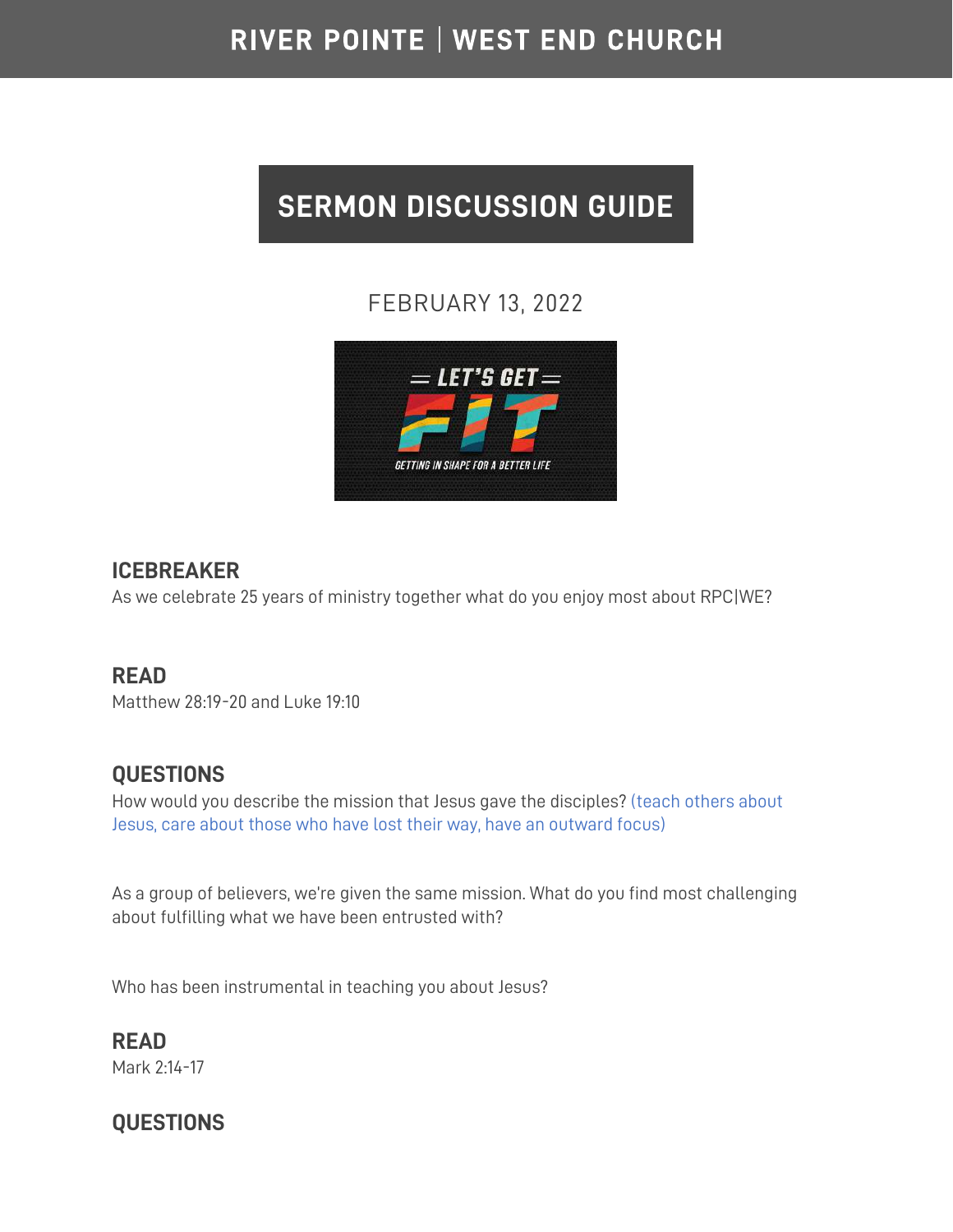How does Jesus demonstrate what it looks like to be on mission for others? (Jesus had an outward focus, he sat with others not like him, He reached out to people who differed in their beliefs and behaviors, He broke through barriers of division in the culture – "us" versus "them")

What are some ways we can be on mission for others? (show up for them, invite them to church, an event, your home for a meal, a game, or to be a part of your small group, shift our thinking from being a consumer to a contributor, serve them)

**READ** 

Matthew 5:13-16

#### **QUESTIONS**

What word or phrase stands out to you in this passage? Why?

When Jesus says, "You are the salt of the earth," what do you think this means? (salt is essential for life, enhances flavor, can bring about healing, influences whatever it touches, is a preservative)

What does this passage say about our potential impact on society? What are some ways we can be the salt of the earth? (care for those in need, help people recover from natural disasters, stand up for the oppressed, care for the incarcerated, show compassion toward others)

#### **QUESTIONS**

Patrick said, "the church is not a facility or location, it's a people." How would you describe the purpose of the church and who it is for? (a place to gather, to worship, to be encouraged, to inspired, a safe place for the non-believer to explore faith, a place where we can help lead people to follow Jesus)

#### **READ**

Acts 15:19